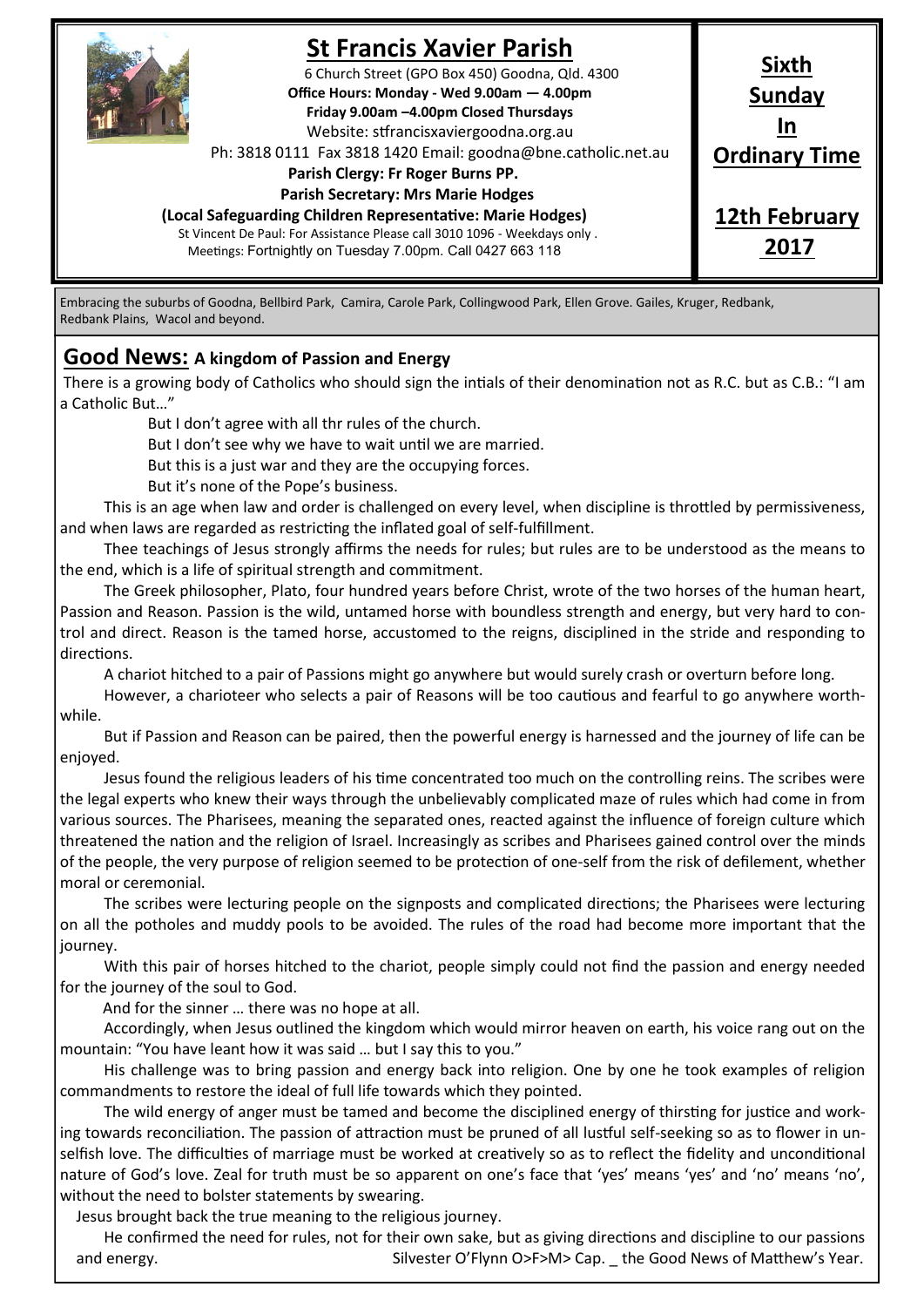**Parking in the Car Park during the week.** As the School returns parking problems arise, just a reminder about parking. During School days, parking in the main Car Park is for school and parish staff. There are a number of places marked for Parish Parking. The Car Park near the Kindy is for parents dropping off and picking up **from the Kindy. There is no parking for the dropping off children for school at the start of the day, nor for picking up children at the end of the school day. Please use the drop off zone. Kindy parents, please use the Kindy Car Park and not the main Car Park.**

Parishioners coming to Mass, please use the Parish Parking area or arrive after 8.35am. this way teachers and school staff will be able access parking spaces.

**Gambling Community Benefit Fund** In August of last year we applied for a grant to install decking at the rear of the Parish Centre and also funds to replace the existing air conditioning in the Parish Centre with 3 Split Systems. Mid December we were notified that we were successful in obtaining the grant for the decking but not the air conditioners.

We will now need to fund raise to be able to replace the air conditioners so if you have any fund raising ideas and willing to help with it then please contact the office.

**Catholic Mission** Are you a parent, looking to raise your children in the Catholic faith? Do you work among non-Christians? Are you involved in a ministry in this parish? If you answered 'yes', to any of these questions, then Catholic Mission would love to see you join us at a conference in Sydney from May 15-17. **Mission: One Hear, Many Voices** will offer practical tips and insights, as well as inspiration on "going forth boldly". To find out more, visit www.mohmv.com.au or call the Brisbane office of Catholic Mission on (07) 3336 9239.

## **Fr Tim Harris Appointed Bishop of Townsville. Bishop Mark writes:**

After a long wait, the diocese of Townsville has received the gift of a new bishop, and for that we give thanks to God for Queensland and beyond. We also thank Pope Francis for the gift of Bishop-elect Tim Harris to Townsville. He has been a wonderful pastor in the parish of Surfers Paradise and will be greatly missed in the Archdiocese of Brisbane. But the church is bigger than the Archdiocese, and our loss will be Townsville's gain. Bishopelect Tim will face great challenges in his new mission, but the Holy father and many others have decided that he is well able to meet the challenges that lie before him at this time of deep change in the church in Australia, We look forward to the ordination and instillation of Bishop-elect Tim as sixth bishop of Townsville, following in the footsteps of Bishop Ray Benjamin and Bishop Michael Putney whom we have farewelled in recent times. He is well equipped to build on the legacy of faith and pastoral care that hey bequeathed to the Diocese. May God bless Bishop-elect Tim and Townsville in every way as together they move into future that God has prepared.

*Bishop-elect Tim was the Parish priest in Corrinda before moving to Surfers paradise..*

**Palm Encounter** An experience to share this Easter and beyond. A Palms Encounter is an intimate, impressive, inter cultural experience providing insights that challenge perceptions and deepen understanding. Palms long term volunteers guide the Encounter with our Catholic communities in East Timor.

Register now for our **1-14 April Encounter** and receive **\$400 off a 2nd ticket.**

Call Roger on 02 9560 6333 or go to **www.palms.org.au/Encounters** for more.

**Save the date** Saturday 18th March 7-00pm. St Patricks Day Social in the Parish Centre.

**On Wednesday 1st March we begin the Season of Lent.** There will be two opportunities to receive ashes. There will be a Mass at 9.00am and 6.30pm.

Lent is a time of reflection on the great event which led to our becoming the children of God. The Archdiocesan Lenten Study course is entitled: 'Up from the Waters—the water that I will give will become in them a spring of water gushing up to eternal life (John 4:14)' There are study guides available at \$8.80 per copy, also a DVD and 2CDs Box set ay \$17.60. The materials are available from Evangelisation Brisbane. There is a form in the pergola for you to order the materials.

**Humour** Father Quicke was on his way back to the parish from an extended out-of-state trip. Eager to be home before dark, he was travelling well over the speed limit and ended up being pulled over by a Police Officer. The officer was not impressed by his explanation or his collar and asked, "do you want me to give you a little sermon about your driving, Father?" "Oh skip the sermon, ; said the flustered father, and just take up the collection."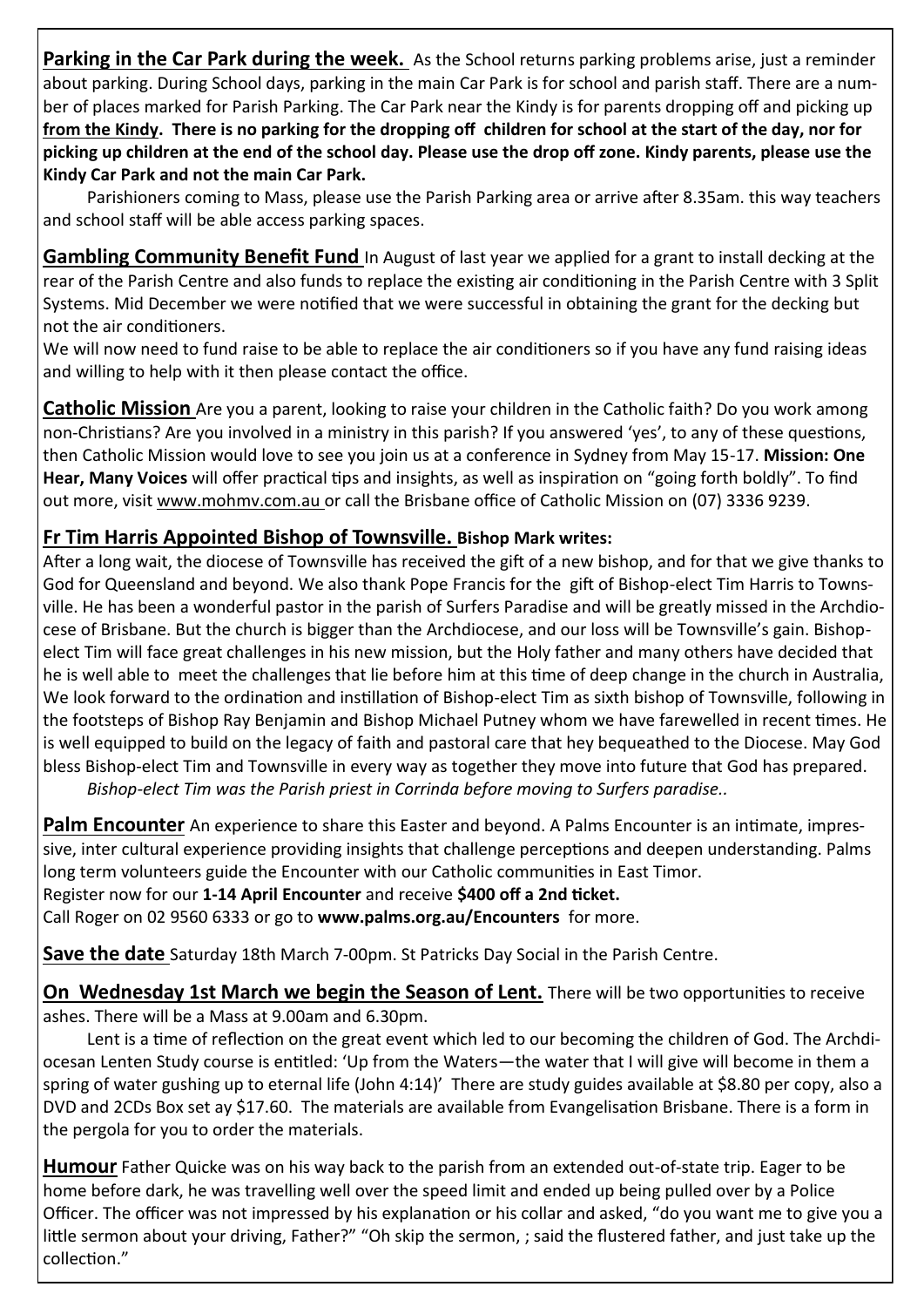#### Spirituality for Life



speaking of gratitude, generosity, responsibility and increase

*Each one of you has received a special grace, so, like good stewards responsible for all these varied graces of God, put it out at the service of others." (1 Peter 4:10)* 

#### **February 12, 2017 - 6th Sunday in Ordinary Time.**

*For I tell you, unless your righteousness exceeds that of the scribes and Pharisees, you will never enter the kingdom of heaven."* Matthew 5:20 the scribes and Pharisees lived according to the letter of the law and they used this to elevate themselves above the other people. Jesus is clear—it's ove that you have in your heart that will get you to heaven. Simply following church rules out of obligation, not love, does not put you on

the path to heaven. Attending Mass on Sunday and then gossiping about a fellow parishioner on the parking lot is an example of a modern day Pharisee. *(Accessed on 2nd February 2017 from http://archstl.org/stewardship/page/ bulletin-inserts)*

## *Archbishop Mark at the Royal Commission.*

#### *This week the fourth satge of the Royal Commission began in Sydney. The following is part of the report given by ABC on their Webpage.*

Appearing at the Royal Commission into Institutional Responses to Child Sexual Abuse, Archbishop Coleridge said he had never had a sense of "being shackled" by his vow of celibacy but could not speak about the experiences of others.

Commissioner Peter McLellan intervened when Archbishop Coleridge said he could not say whether at any one time 50 per cent of clergy might be breaking their vows.

"It might be said Archbishop that given that you're the leader of one of the most significant diocese in Australia that these are questions you should know about?" Commissioner McLellan said.

The Archbishop responded by explaining he could not possibly know the sexual behaviour of clergy who he works with and has no right to ask.

"I have no right to go to a priest who is not an employee of mine and say 'excuse me, are you in a sexual relationship?'" he said.

Archbishop Coleridge also defended celibacy and said he did not think it was a causative factor to the abuse but the "question whether it was a major aggravating factor is on the table".

He also said it was possible to live without sexual activity as "it's not like sleep or food" and it did not necessarily lead to loneliness and isolation.

Commissioner McLellan said it needed to be determined whether a person was functioning effectively as previous abusive priests had been "people who in many cases are not functioning well". "When you find a problem with the way someone is functioning, the question maybe should be asked: 'What is their personal life really all about?'"

Archbishop Coleridge said that was a question for someone providing professional supervision to ask rather than a Bishop to which Commissioner McLellan responded: "Well, again, those outside the church might say that reflects a management failure in the church's structure."

The Archbishop later said he believed Catholic bishops would probably tell police if a priest admitted to a sexual crime against children today.

"I tend to think that other bishops these days  $-$  in the light of what we are learning  $-$  would say to the priest 'what you have confessed you understand is criminal behaviour and therefore the civil authorities must be notified'."

The Archbishop also said there was a need for more women to be making executive decisions at the top of the Catholic Church in Australia.

"If the Catholic Church says it cannot ordain women we are correspondingly obliged to explore ways in which women can exercise genuine responsibility in the decision-making processes at the highest level," Archbishop Coleridge said.

Catholics for Renewal president Mr Peter Johnstone said he believed one could argue women would have spoken up about allegations of abuse earlier.